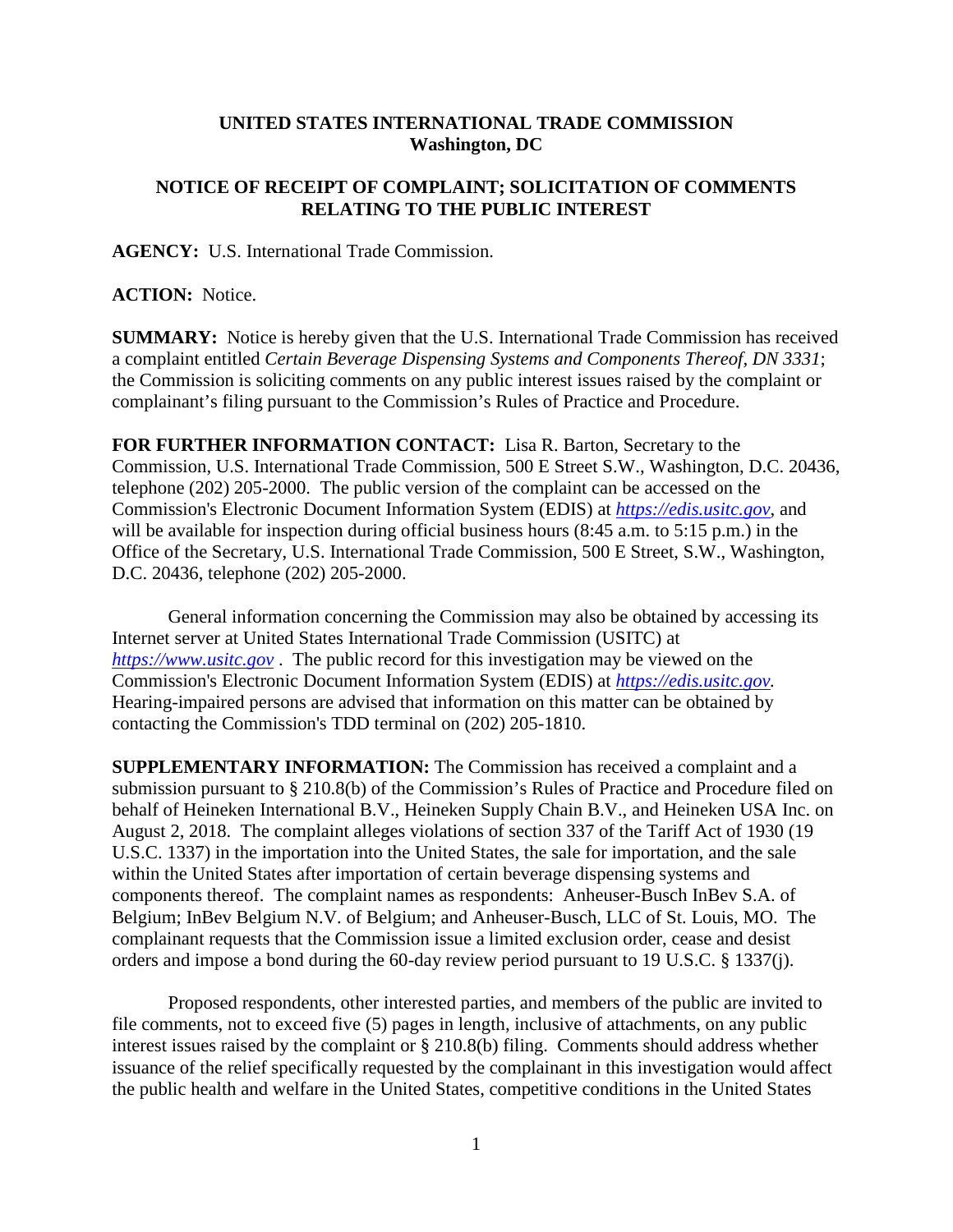economy, the production of like or directly competitive articles in the United States, or United States consumers.

In particular, the Commission is interested in comments that:

- (i) explain how the articles potentially subject to the requested remedial orders are used in the United States;
- (ii) identify any public health, safety, or welfare concerns in the United States relating to the requested remedial orders;
- (iii) identify like or directly competitive articles that complainant, its licensees, or third parties make in the United States which could replace the subject articles if they were to be excluded;
- (iv) indicate whether complainant, complainant's licensees, and/or third party suppliers have the capacity to replace the volume of articles potentially subject to the requested exclusion order and/or a cease and desist order within a commercially reasonable time; and
- (v) explain how the requested remedial orders would impact United States consumers.

Written submissions on the public interest must be filed no later than by close of business, eight calendar days after the date of publication of this notice in the *Federal Register*. There will be further opportunities for comment on the public interest after the issuance of any final initial determination in this investigation. Any written submissions on other issues should be filed no later than by close of business nine calendar days after the date of publication of this notice in the *Federal Register*. Complainant may file a reply to any written submission no later than the date on which complainant's reply would be due under  $\S 210.8(c)(2)$  of the Commission's Rules of Practice and Procedure (19 CFR 210.8(c)(2)).

Persons filing written submissions must file the original document electronically on or before the deadlines stated above and submit 8 true paper copies to the Office of the Secretary by noon the next day pursuant to § 210.4(f) of the Commission's Rules of Practice and Procedure (19 CFR 210.4(f)). Submissions should refer to the docket number ("Docket No. 3331) in a prominent place on the cover page and/or the first page. (*See* Handbook for Electonic Filing Procedures, **Electronic Filing Procedures**<sup>[1](#page-1-0)</sup>). Persons with questions regarding filing should contact the Secretary (202-205-2000).

Any person desiring to submit a document to the Commission in confidence must request confidential treatment. All such requests should be directed to the Secretary to the Commission and must include a full statement of the reasons why the Commission should grant such

<span id="page-1-0"></span>1 Handbook for Electronic Filing Procedures:

 $\overline{a}$ 

*[https://www.usitc.gov/documents/handbook\\_on\\_filing\\_procedures.pdf](https://www.usitc.gov/documents/handbook_on_filing_procedures.pdf)*